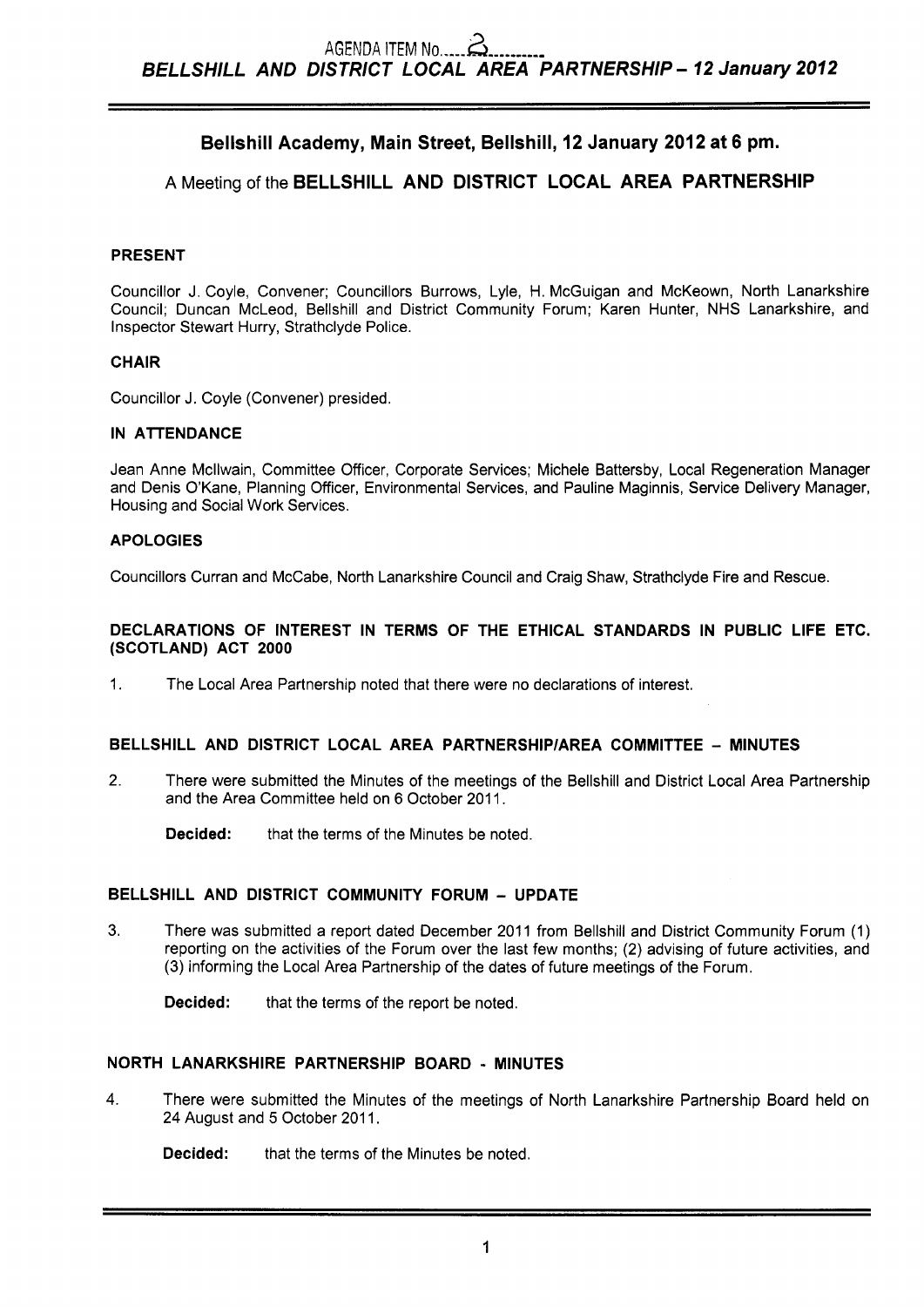### **The Convener exercised his discretion to vary the order of business as hereinafter minuted.**

### **JOINT COMMUNITY SAFETY REPORT**

5. There was submitted a joint report (docketed as relative to the Minute of the meeting of the Bellshill and District Area Committee held on 12 January 2012) dated 12 January 2012 by Housing and Social Work Services, Strathclyde Police and Strathclyde Fire and Rescue advising of joint initiatives and measures taken within the Bellshill and District area for the period from September to November 2011, including (1) a summary of the key activities of the three partners; (2) statistical information in respect of the partners, as detailed within Appendices 1 to 3 to the report; (3) details of (a) the hot spots for the Bellshill and District area, as shown in Appendix 1 to the report, and (b) the work of Liber8 Lanarkshire during the period, as detailed in Appendix 4 to the report, and (4) proposing that the style and content of the Joint Community Safety report be reviewed.

The Local Area Partnership then heard Inspector Stewart Hurray, Strathclyde Police and Pauline Maginnis, Service Delivery Manager, Housing and Social Work Services, in supplement to the report and in response to Members' questions when it was reported that consideration was being given to the extension of the Friday Night Project to other areas such as the Thorniewood area, in light of its success.

#### **Decided:**

- (1) that the content of the report be noted;
- (2) that the proposed review of the style and content of the Joint Community Safety Report be noted, and
- (3) that the proposed extension of the Friday Night Project to the Thorniewood area be welcomed.

### **NHS LANARKSHIRE** - **NORTH COMMUNITY HEALTH PARTNERSHIP** - **BELLSHILL AND DISTRICT LOCALITY**

6. There was submitted a report (docketed as relative to the Minute of the meeting of the Bellshill and District Area Committee held on 12 January 2012) dated December 2011 by the Unit General Manager, NHS Lanarkshire (1) providing details of various initiatives that had taken place within the Bellshill Locality area; (2) highlighting a local public health pilot programme to encourage women between 20 and 60 years of age to attend for screening against cervical cancer, which was to run between November 2011 and March 2012, and (3) advising of action taken in relation to smoking prevention and education.

The Local Area Partnership then heard Karen Hunter, NHS Lanarkshire in supplement to the report and in response to Members' questions.

**Decided:** that the contents of the report be noted.

## **LOCAL DEVELOPMENT PROGRAMME**

7. With reference to paragraph 9 of the Minute of the meeting of the Local Area Partnership held on 6 October 201 1, there was submitted a report (docketed as relative to the Minute of the meeting of the Bellshill and District Area Committee held on 12 January 2012) dated 12 January 2012 by Head of Regeneration and Infrastructure Services (1) detailing the criteria for projects to be included within the Local Development Programme; (2) setting out the current position in relation to the projects within the Programme for 2011/2012 and 2012/2013, as detailed in Appendix 1 to the report, including the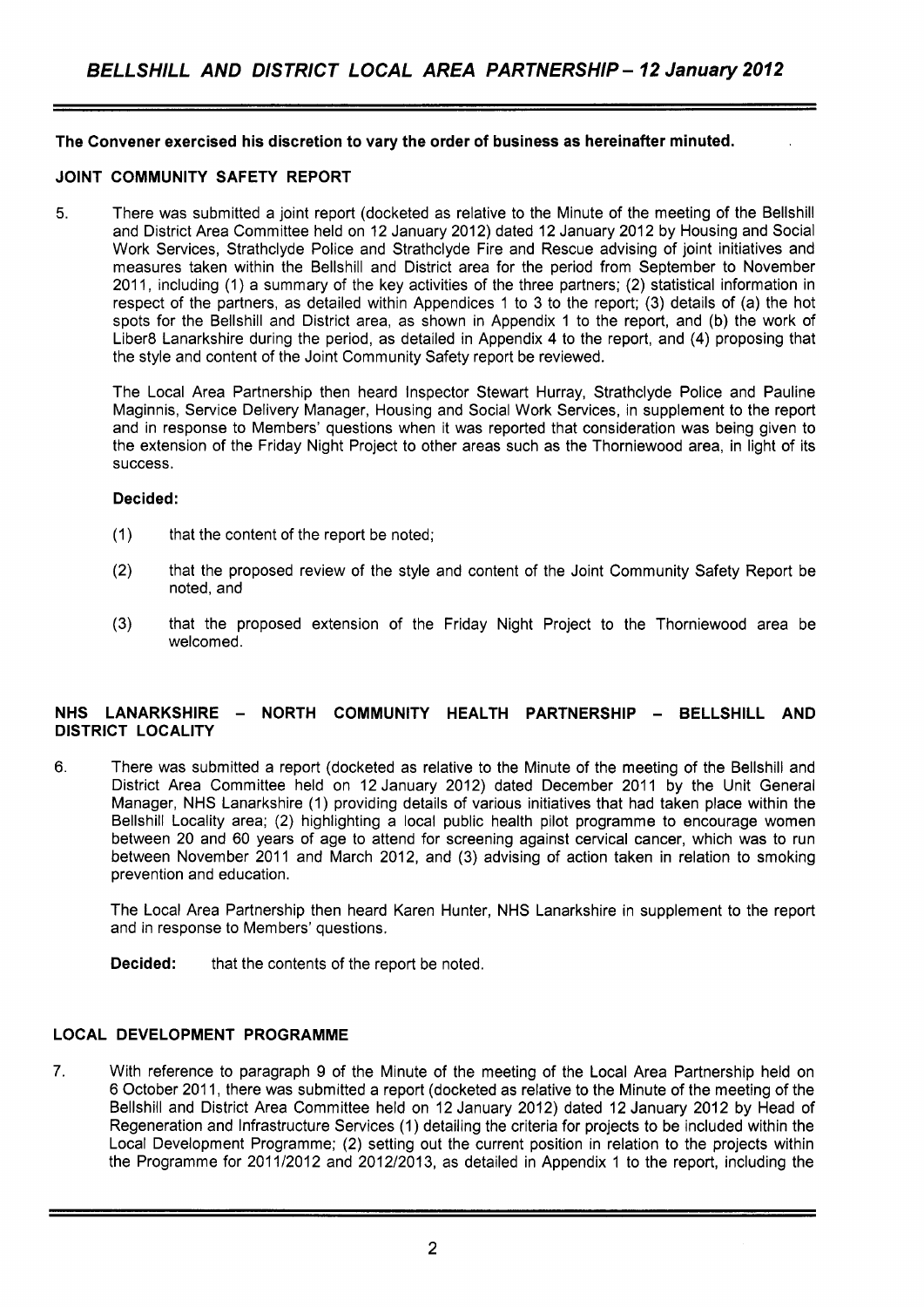proposed financial details for each year, and (3) advising of changes to the Programme for 201 1/2012 due to feasibility and programming issues, also as set out in Appendix 1 to the report.

Michele Battersby, Local Regeneration Manager, then highlighted the main points of the report and responded to Members' questions.

### **Decided:**

- (1) that the progress regarding projects for delivery over the two year programme be noted and the split between financial years 2011/2012 and 2012/2013, as detailed in Appendix 1 to the report be approved;
- (2) that the changes to the Local Development Programme for 2011/2012 and 2012/2013, as highlighted in Appendix 1 to the report, be approved, and
- **(3)** that further progress on the current and proposed projects be reported to future meetings of the Local Area Partnership.

## **BELLSHILL TOWN CENTRE ACTION PLAN** - **UPDATE**

**8.** With reference to paragraph 11 of the Minute of the meeting of the Local Area Partnership held on 6 October 2011, there was submitted a report (docketed as relative to the Minute of the meeting of Bellshill and District Area Committee held on 12 January 2012) dated 1 December 2011 by the Head of Planning and Development updating the Local Area Partnership on the current position in relation to the Bellshill Town Centre Action Plan (1) setting out the position regarding Bellshill gateways and signage, including gateway and pedestrian signage which had been designed and would be progressed when funding became available; (2) indicating that, in relation to Farmgate Square roundabout, a contractor had been appointed and work would commence shortly, and (3) reporting on (a) the condition of the footway surfacing carried out as part of the town centre environmental enhancement works, particularly the surfacing on Main Street, which had been carried out as part of the Phase 3 works, and (b) the outcome of inspections undertaken, when various issues had been identified, some of which had been addressed and some of which would be dealt with in the coming months.

Denis O'Kane, Planning Officer, then highlighted the main points of the report and responded to Members' questions.

**Decided:** that the progress made on the Bellshill Town Centre Action Plan be noted.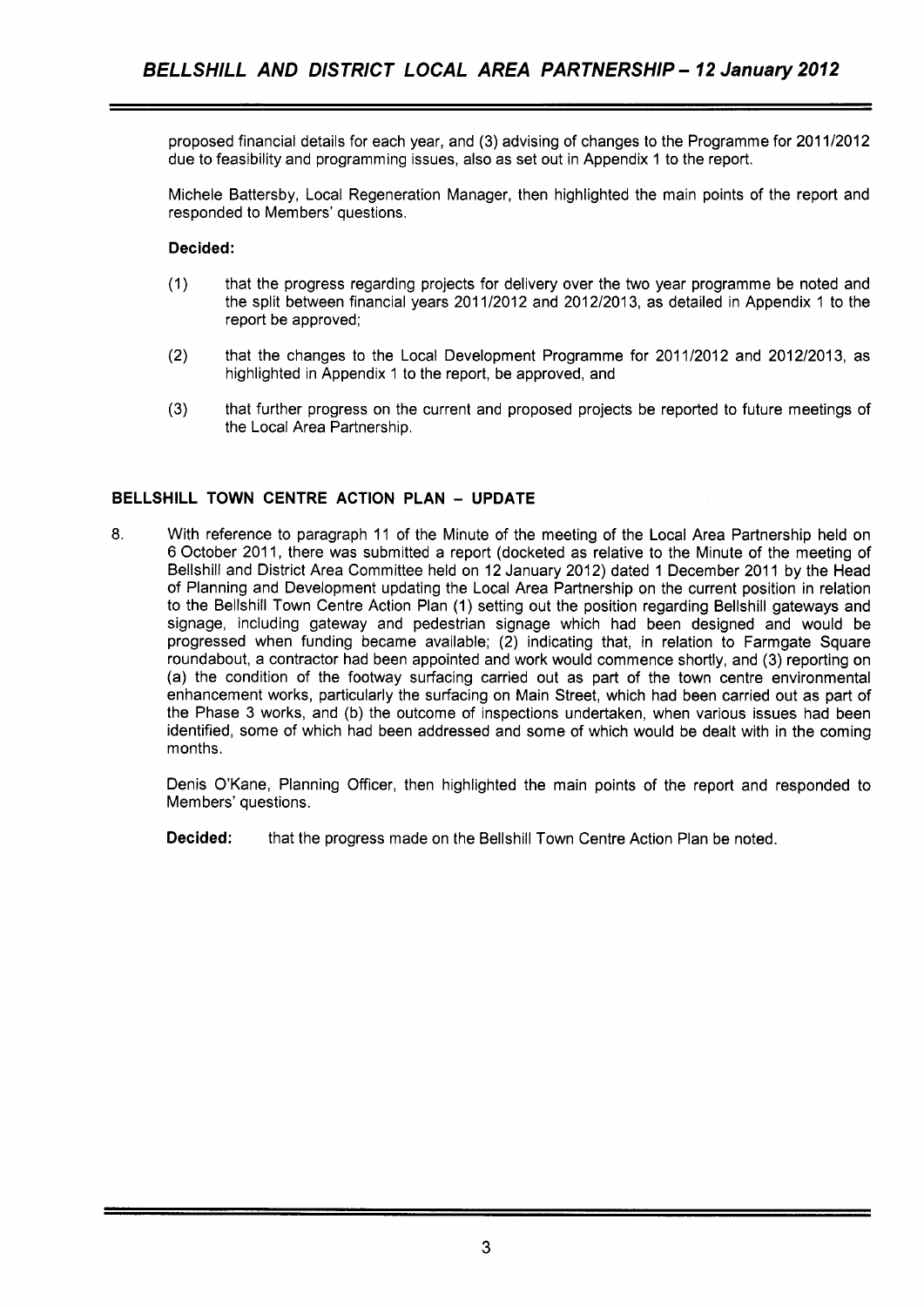# AGENDA ITEM **No** ,---- Z ..-...-.--- *BELLSHILL AND DISTRICT AREA* - *12 January2012*

# Bellshill Academy, Main Street, Bellshill, **12** January **2012** at 6.45 **pm.**

## A Meeting of the BELLSHILL AND DISTRICT AREA COMMITTEE

### PRESENT

Councillor J. Coyle, Convener; Councillors Burrows, Lyle, H. McGuigan and McKeown.

## **CHAIR**

Councillor J. Coyle (Convener) presided.

## IN ATTENDANCE

The Committee Officer, Corporate Services; Local Regeneration Manager and Planning Officer, Environmental Services, and Service Delivery Manager, Housing and Social Work Services.

## APOLOGIES

Councillors Curran and McCabe.

1. DECLARATIONS OF INTEREST IN TERMS OF THE ETHICAL STANDARDS IN PUBLIC LIFE ETC. (SCOTLAND) ACT 2000

The Committee noted that there were no declarations of interest.

## 2. CONSIDER RECOMMENDATIONS BY THE BELLSHILL AND DISTRICT LOCAL AREA PARTNERSHIP HELD ON 12 JANUARY 2012

The Committee gave consideration to the recommendations made by the Bellshill and District Local Area Partnership at its meeting held on 12 January 2012 and agreed in respect of each item, the following:-

(1) BELLSHILL AND DISTRICT LOCAL AREA PARTNERSHlPlAREA COMMITTEE - MINUTES

**Decided:** that the terms of the Minutes be noted.

(2) BELLSHILL AND DISTRICT COMMUNITY FORUM - UPDATE

Decided: that the terms of the report be noted.

## **(3)** NORTH LANARKSHIRE PARTNERSHIP BOARD - MINUTES

**Decided:** that the terms of the Minutes be noted.